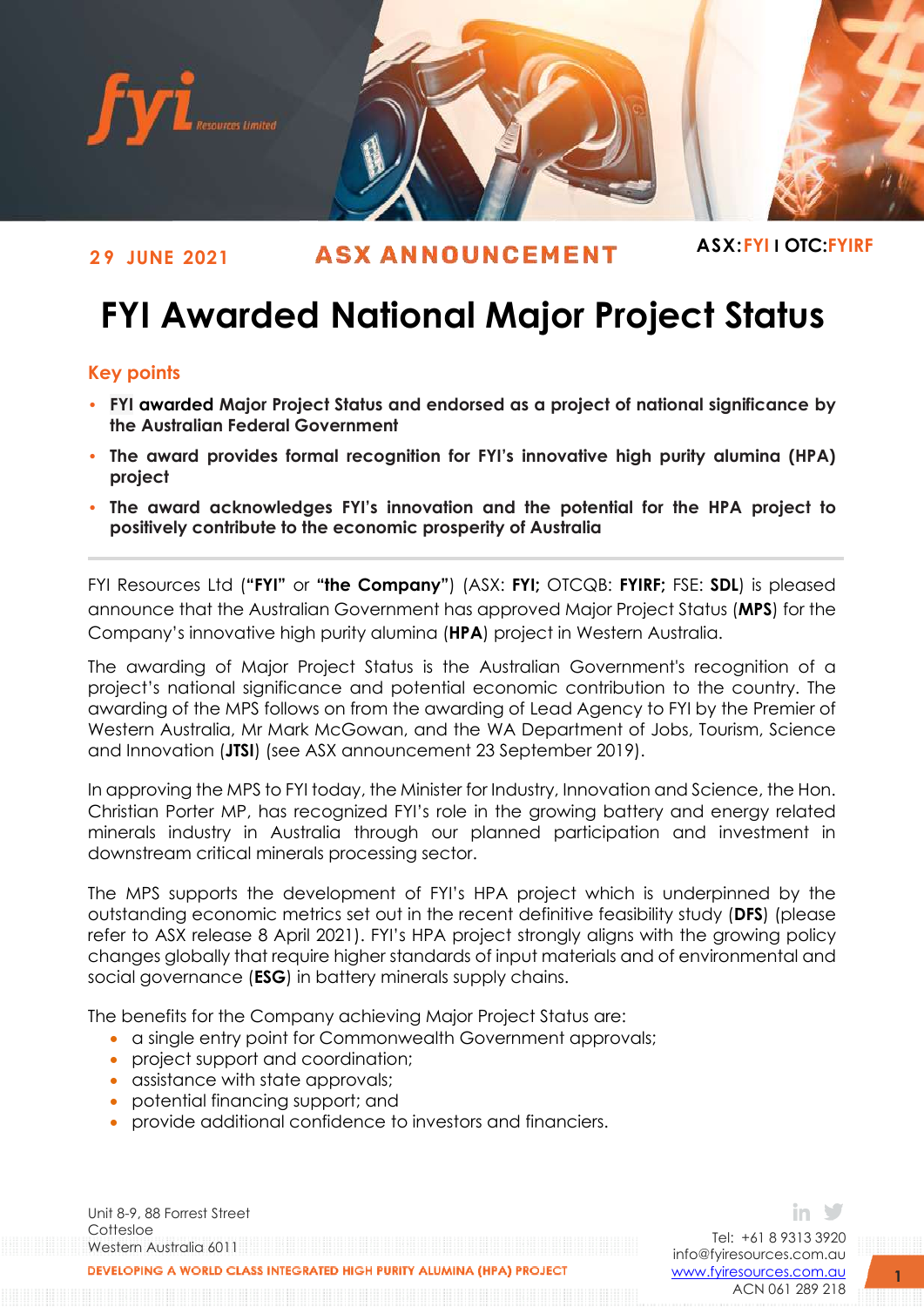

**Managing Director of FYI, Mr. Roland Hill commented:** "We are delighted to receive the formal recognition from the Australian Federal Government for our innovative and fully integrated HPA project. The MPS demonstrates the significance of our project. The importance of the status should also assist in providing confidence for international and ESG investors by providing increased assurance in our development pathway".

For the Australian Government's media release and detail on Major Project Status please go to: minister.industry.gov.au/ministers/porter/media-releases/wa-high-purity-aluminaproject-receives-major-project-status

This announcement is authorised for release by Roland Hill, Managing Director

#### **For more information please contact:**

Roland Hill Simon Hinsley Managing Director **Investor & Media Relations** Tel: +61 414 666 178 Tel: + 6 1 401 809 653

[roland.hill@fyiresources.com.au](mailto:roland.hill@fyiresources.com.au) [simon@nwrcommunications.com.au](mailto:simon@nwrcommunications.com.au)

#### **About FYI Resources Limited**

FYI's is positioning itself to be a significant producer of 4N and 5N HPA in the rapidly developing high-tech product markets.

FYI applies both an ESG and economic overlay of the Company and its operations to ensure long-term sustainable and shareholder value is created via the development of the Company's innovative, high quality, ultra-pure HPA project.

HPA is increasingly becoming the primary sought-after input material for certain high-tech products principally for its unique properties, characteristics and chemical properties that address those applications high specification requirements such as LED's and other sapphire glass products.

The longer-term driver for HPA, with forecasts of >17% CAGR\*, is the outlook for the burgeoning electric vehicle and static energy storage markets where the primary function is in the use as a separator material between the anode and cathode in batteries to increase power, functionality and safety of the battery cells.

The foundation of the HPA strategy the Company's moderate temperature, atmospheric pressure innovative process flowsheet. The strategy's quality attributes combine resulting in world class HPA project potential.

*\* CRU HPA Industry Report 2021*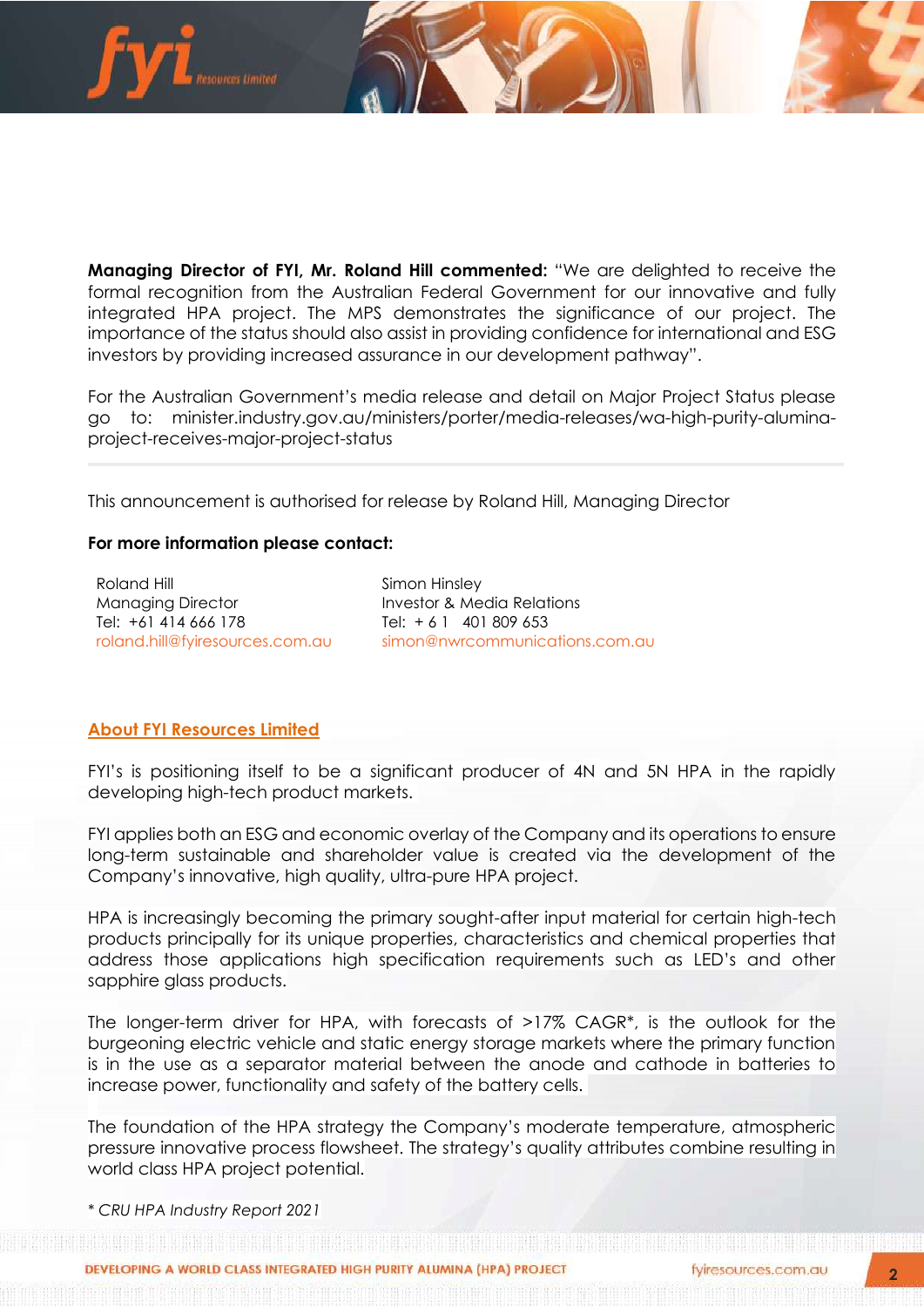#### *Cautionary Statements*

rees Limited

#### *Substance of DFS*

*The DFS referred to in this announcement is a study of the potential viability of the production of high purity alumina from feedstock form the Cadoux Kaolin Project. It has been undertaken to understand the technical and economic viability of the Project.* 

*The DFS assumes as a 25-year Project life based only on Proved and Probable Ore Reserves (100%). The DFS is based on the material assumptions set out in the announcement of 8 April 2021 and its appended DFS summary. These include assumptions about the availability of funding. While the Company considers all of the material assumptions to be based on reasonable grounds, there is no certainty that they will prove to be correct or that the range of outcomes indicated by the feasibility studies will be achieved.*

*To achieve the range of outcomes indicated in DFS, funding in the order of A\$202 million will likely be required. Investors should note that there is no certainty that the Company will be able to raise the amount of funding when needed. It is also possible that such funding may only be available on terms that may be dilutive to or otherwise affect the value of the Company's existing shares.*

*It is also possible that the Company could pursue other "value realisation" strategies such as a sale, partial sale or joint venture of the Project. If it does, this could materially reduce the Company's proportionate ownership of the Project.*

#### *General and forward-looking statements*

*The contents of this announcement reflect various technical and economic conditions, assumptions and contingencies which are based on interpretations of current market conditions at the time of writing. Given the nature of the resources industry, these conditions can change significantly and without notice over relatively short periods of time. Consequently, actual results may vary from those detailed in this announcement.*

*Some statements in this announcement regarding estimates or future events are forward-looking statements. They include indications of, and guidance on, future earnings, cash flow, costs and financial performance. Such forward-looking statements are provided as a general guide only and should not be relied on as a guarantee of future performance. When used in this announcement, words such as, but are not limited to, "could", "planned", "estimated", "expect", "intend", "may", "potential", "should", "projected", "scheduled", "anticipates", "believes", "predict", "foresee", "proposed", "aim", "target", "opportunity", "nominal", "conceptual" and similar expressions are forward-looking statements.* 

*Although the Company believes that the expectations reflected in these forward-looking statements are reasonable, such statements involve risks and uncertainties, and no assurance can be given that actual results will be consistent with these forward-looking statements.*

*The contents of this release are also subject to significant risks and uncertainties that include but are not limited those inherent in mine development and production, geological, mining, metallurgical and processing technical problems, the inability to obtain and maintain mine licences, permits and other regulatory approvals required in connection with mining and processing operations, competition for among other things, capital, acquisitions of reserves, undeveloped lands and skilled personnel, incorrect assessments of the value of projects and acquisitions, changes in commodity prices and exchange rates, currency and interest rate fluctuations and other adverse economic conditions, the potential inability to market and sell products, various events which could disrupt operations and/or the transportation of mineral products, including labour stoppages and severe weather conditions, the demand for and availability of transportation services, environmental, native title, heritage, taxation and other legal problems, the potential inability to secure adequate financing and management's potential inability to anticipate and manage the foregoing factors and risks.* 

*All persons should consider seeking appropriate professional legal, financial and taxation advice in reviewing this announcement and all other information with respect to the Company and evaluating the business, financial performance and operations of the Company. Neither the provision of this announcement nor any information contained in this announcement or subsequently communicated to any person in connection with this announcement is, or should be taken as, constituting the giving of investment or financial advice to any person. This announcement does not take into account the individual investment objective, financial or tax situation or particular needs of any person.*